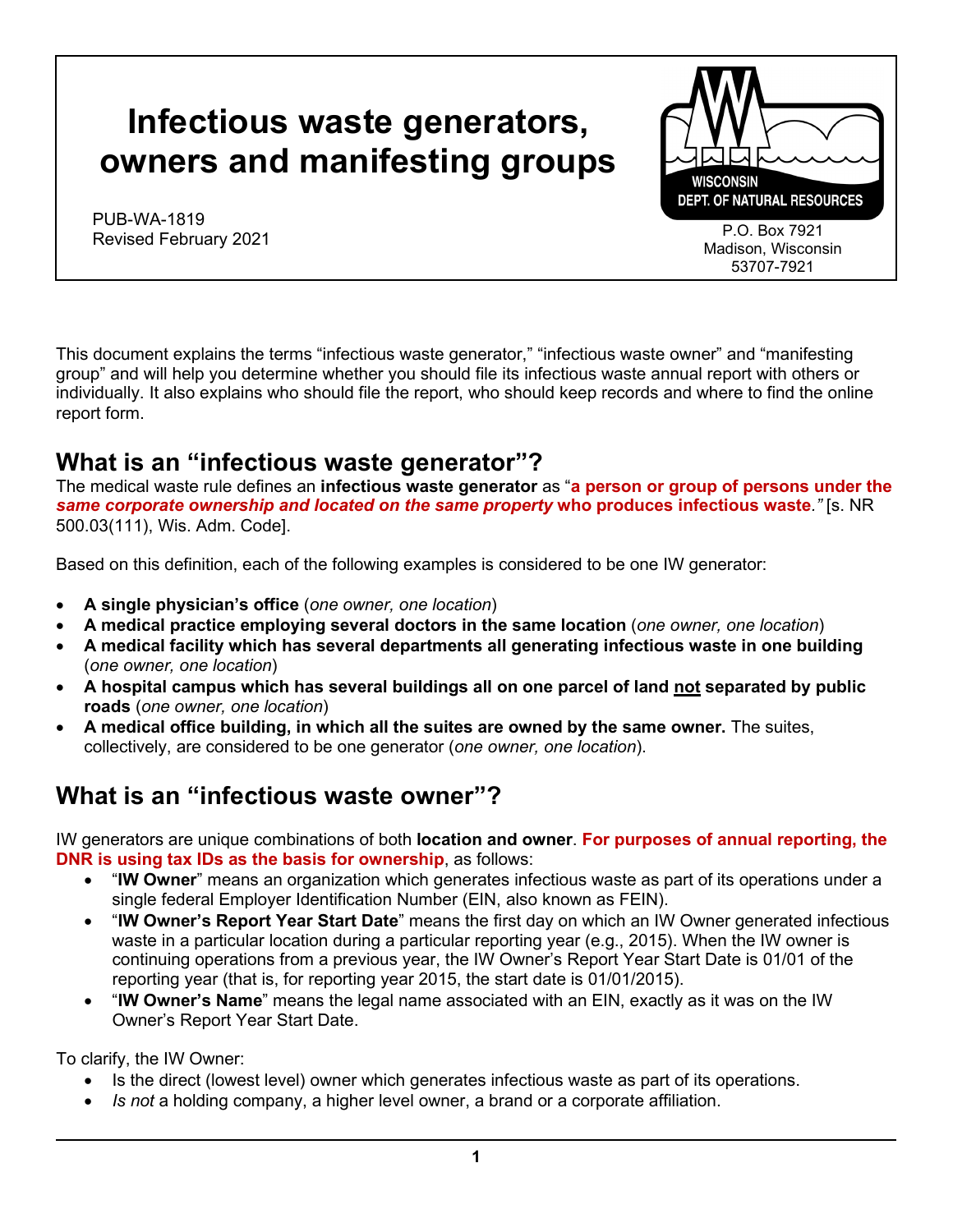- *Is not* a subcontractor who manages operations on behalf of the owner.
- May or may not be the same as the owner of the property where the infectious waste is generated.
- May operate in one or more locations, however, each location is considered to be a separate IW generator.
- May be a partnership, because when partnerships are formed, the partnership must obtain a new EIN.

If you have any questions about ownership, please contact the DNR Medical Waste Coordinator at [DNRMedicalWaste@wisconsin.gov.](mailto:DNRMedicalWaste@wisconsin.gov) The terms used above may change or be clarified in the future. Your input may improve the definitions the agency uses in future annual report forms.

# **What happens if something changes?**

If the EIN (tax ID number) changes, you must also notify the DNR so the agency can create separate annual reports for the same location during the same year. Even if the facility's name, the IW Owner's Name and/or employees have stayed the same, the change in EIN is what the DNR considers to be a change in ownership.

You may notify the DNR of changes to your facility name, owner, Tax ID and/or contact names by following the instructions and links in the "Update Contact/Facility Info" tab at [http://dnr.wi.gov/topic/healthwaste/iwreport.html.](http://dnr.wi.gov/topic/healthwaste/iwreport.html)

# **What is a "manifesting group"?**

Sometimes several generators in the same location manage their wastes together and use one manifest (shipping paper) to accompany the waste from the generating location to an infectious waste treatment facility.

Wisconsin's medical waste rule, ch. NR 526, Wis. Adm. Code, is intended to simplify reporting for infectious waste generators that, as a group, send infectious waste to an infectious waste treatment facility using one manifest.

According to s. NR 526.15(1), "Infectious waste generators who manifest infectious waste as a group may choose to submit a single annual report on behalf of the group and which is signed by the director (or director's designee) of each generator in the group…" Although this rule citation does not mention the location of the generators, the fact that they are using the same manifest implies that they are in the same location.

Therefore, **"manifesting group"** means *two or more infectious waste generators***, with** *separate IW Owners***, all in the** *same physical location***, who** *manifest their waste together as a group* **to an infectious waste treatment facility or medical waste incinerator.**

#### **What must the reporting member of the manifesting group do?**

The reporting member files Section B of the online annual report form on behalf of the group, pays the filing fee, obtains the signatures of the non-reporting members and sends the signatures to the DNR.

Detailed instructions for doing this are in the annual report form's instructions, in the appendices.

#### **What must the non-reporting member(s) of the manifesting group do?**

The non-reporting members must sign the annual report form. They may need to file a separate annual report regarding medical waste reduction. See the side bar on page 5.

Table 1, on page 3, describes situations involving two or more generators and indicates whether those situations involve manifesting groups or not. Each situation is described in more detail in the pages that follow.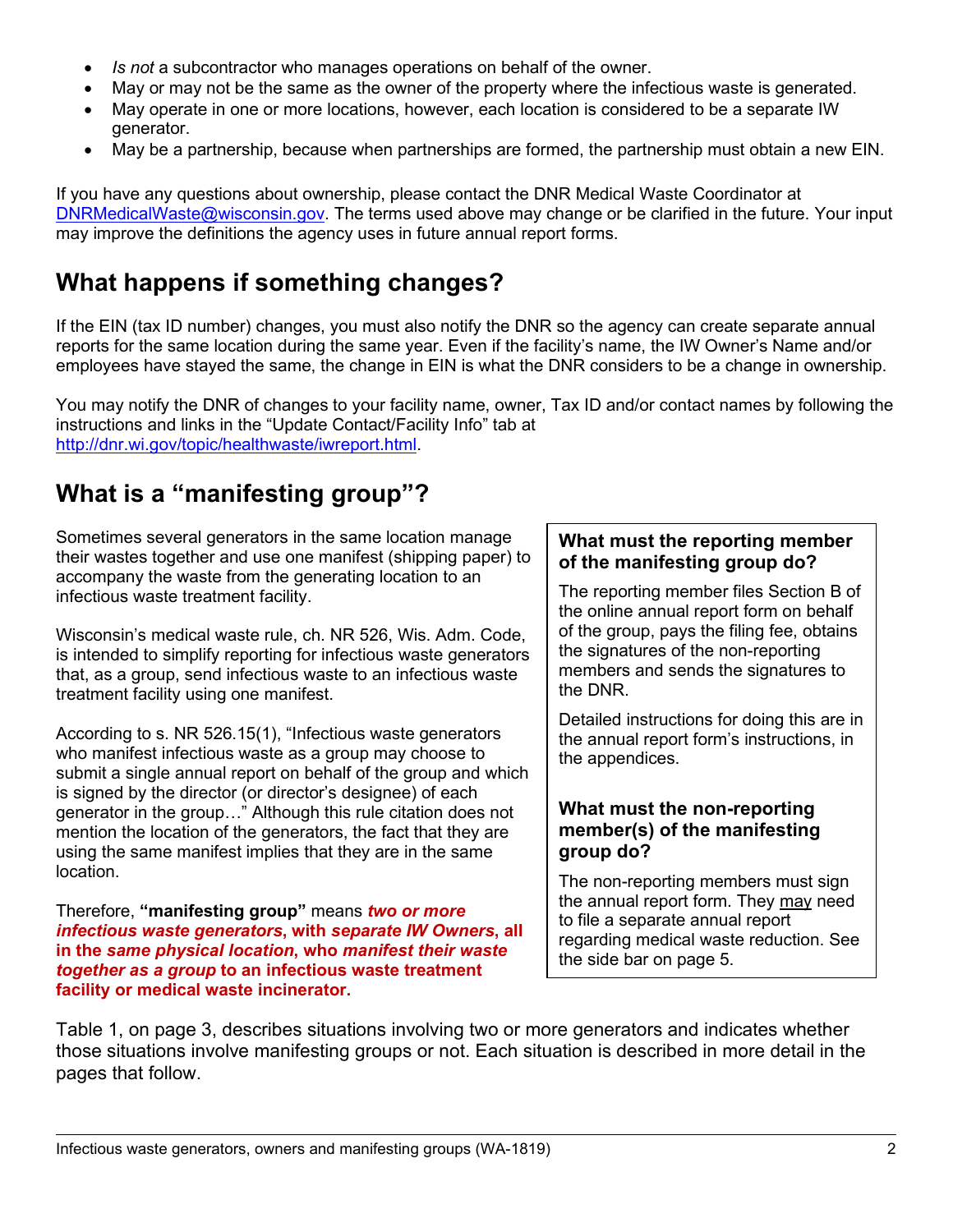### **Table 1**

| Situations involving two or more generators                                                                                                                                                                                                                                                 | Are the generators a manifesting group?                                                                                                                                                                                  |
|---------------------------------------------------------------------------------------------------------------------------------------------------------------------------------------------------------------------------------------------------------------------------------------------|--------------------------------------------------------------------------------------------------------------------------------------------------------------------------------------------------------------------------|
| Situation 1 (same location, same owner)<br>A building has tenants that are all under the same IW<br>Owner (same Tax ID) and all tenants generate<br>infectious waste.                                                                                                                       | No. Tenants which are under the same IW owner at<br>one address are considered to be "one" generator,<br>collectively. See Situation 1, below.                                                                           |
| Situation 2 (different locations, same owner)<br>An IW Owner operates in several locations. The<br>infectious waste from the other locations is transported<br>to a central location, from which the infectious waste is<br>sent off for treatment.                                         | No. Infectious waste generators in separate locations,<br>whether owned by the same IW Owner or not, are<br>never considered to be a manifesting group. See<br>Situation 2, below.                                       |
| Situation 3 (same location, different owners)<br>Two tenants with separate IW Owners (different Tax<br>IDs), located in the same building, both generate<br>infectious waste. They each have their own contract<br>with the same infectious waste hauler.                                   | No. IW generators with separate contracts for<br>infectious waste disposal are never considered to be<br>a manifesting group. See Situation 3, below.                                                                    |
| Situation 4 (same location, different owners)<br>Two or more independently-owned infectious waste<br>generators (each having different Tax IDs) are tenants<br>in the same building and manifest their waste together.                                                                      | Yes. These two (or more) generators are a<br>manifesting group. See Situation 4, below. For more<br>complex situations, see Situations 5 and 6, below.                                                                   |
| Situation 5 (same location, different owners)<br>A building owner rents to several independent<br>(separately owned, with separate Tax IDs) infectious<br>waste generators. The building owner manages the<br>infectious waste from all the tenants in that building.                       | Yes. The building owner and the tenants are a<br>manifesting group. See Situation 5, below.                                                                                                                              |
| <b>Situation 6</b> (same location, some same and some<br>different owners)<br>A large infectious waste generator has some tenants<br>who are under the same Tax ID as itself and some<br>who are not. The largest generator manages all the<br>infectious waste generated in that location. | Yes. The generators under the same Tax ID number<br>are "one" generator as in Situation 1. However, the<br>"one" IW generator plus the other IW generators<br>constitute a manifesting group. See Situation 6,<br>below. |

#### **Situation 1** A building has tenants that are all under the same IW Owner (same Tax ID) and all generate infectious waste. (*same location, same owner)*

If the tenants are all owned by one IW Owner, this is not a manifesting group. Rather, collectively, they are considered to be one IW generator. As one generator, they may work together to audit their wastes and create a Medical Waste Reduction policy and plan.

**Example 1**: ABC Hospital rents part of the hospital to two clinics and a laboratory. The hospital, two clinics and the laboratory are all owned by the same IW Owner. ABC Hospital manages the tenants' waste. Collectively, they are considered to be one generator (one owner, one location) and have a single Medical Waste Reduction Plan. They are not a manifesting group.

**How to fill out the annual report in Example 1**: The hospital prepares the annual report. In Section A, ABC hospital should check off the generator types "Hospital" (for itself) and "Clinic" and "Laboratory" for any activities done under the same IW Owner. Only the hospital's director (or director's designee) signs the report.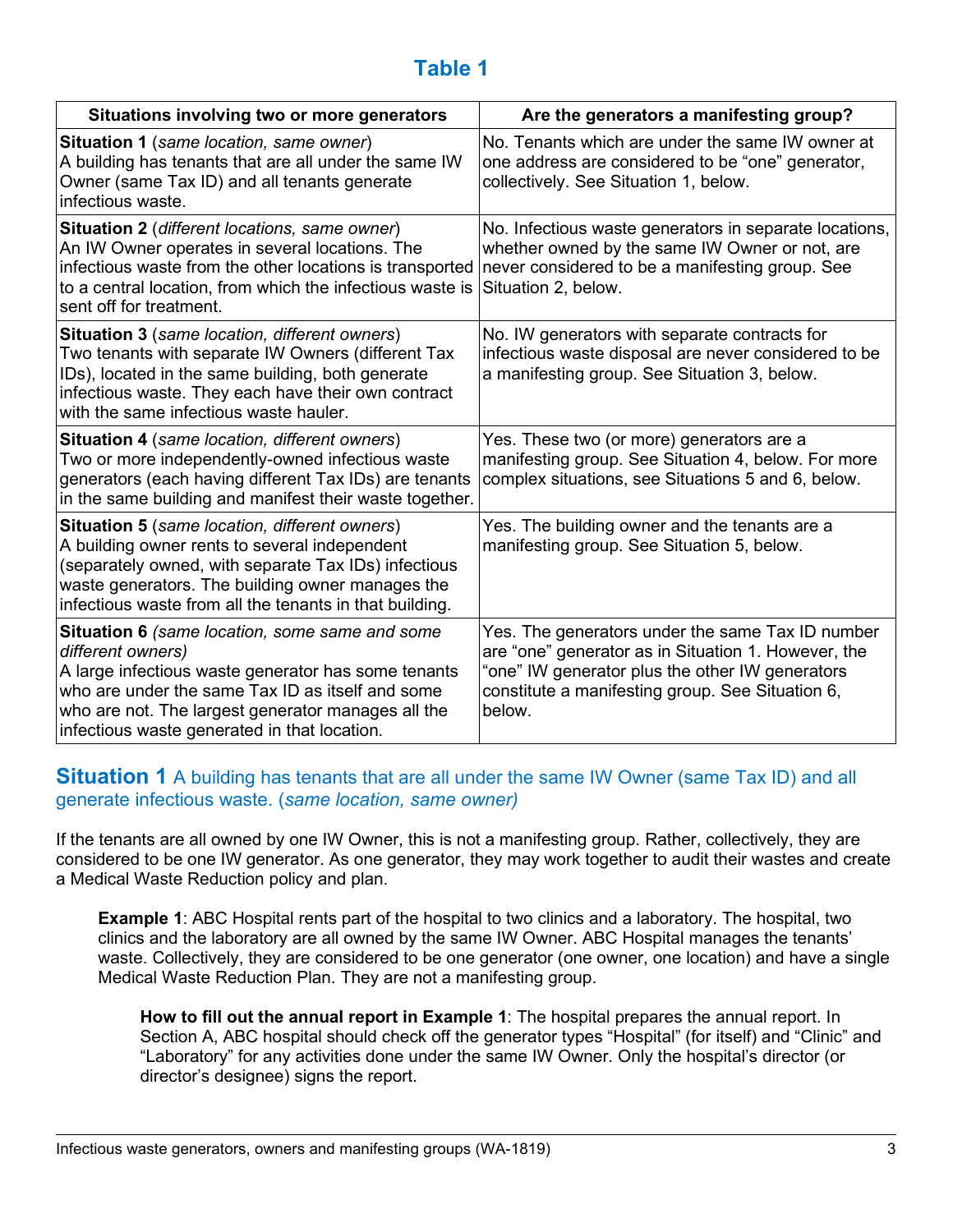**Situation 2** An IW Owner operates in several locations. The infectious waste from the other locations is transported to a central location, from which the infectious waste is sent off for treatment. *(different locations, same owner)* 

These generators are NOT a manifesting group. Generators in separate locations, whether affiliated or not, are never considered to be a manifesting group.

**Example 2a:** A hospital accepts waste from other infectious waste generators in the same town, each of whom generate less than 50 lb per month. Every month, the other generators transport their own infectious waste to the hospital. These generators are not a manifesting group.

**How to fill out the annual report in Example 2a:** The hospital's annual report is for the hospital only. In Section B, the hospital puts its own waste on Lines 1a, 1b and 1c of the annual report. The waste from the other locations goes on Line 2, Accepted From Other Generators. The other generators don't transport enough to have to file annual reports.

**Example 2b:** A hospital owns five satellite clinics in nearby towns. The hospital has an infectious waste transportation license, picks up waste from the satellite clinics and sends it all out for treatment. These generators are not a manifesting group.

**How to fill out the annual report in Example 2b:** The hospital's annual report is for the hospital only, as in Example 2a, above. The clinics may need to file reports too (see sidebar, p. 4).

**Example 2c:** A university campus has a main campus and a few buildings separated by public roads with different street addresses. The university's maintenance DNR sends a vehicle around to pick up waste from the various buildings (note: if transporting 50 lb or more in any one month, the vehicle would need an infectious waste transportation license.) The university is not a manifesting group because it is a single owner generating waste in several locations.

**How to fill out the annual report in Example 2c:** The university's annual report is for the contiguous properties only (those not separated by public roads). The university reports the waste from its contiguous properties on Lines 1a, 1b and 1c of the online form. The waste from any buildings on non-contiguous properties is reported on Line 2, Accepted From Other Generators. If the non-contiguous buildings are medical facilities, they may need to file reports (see sidebar, p. 4).

**Situation 3** Two tenants with separate IW Owners (different Tax IDs), both located in the same building, both generate infectious waste. They each have their own contract with the same infectious waste hauler (*same location, different owners*)

Infectious waste generators with separate contracts for infectious waste disposal are never a manifesting group because they use separate manifests. They must have their own Medical Waste Reduction Plans and file separate annual reports, unless exempt.

**Example 3:** Three independent physicians groups rent separate suites in the same medical office building. Each physician group has a separate contract with a medical waste vendor.

**How to fill out the annual report in Example 3**: The three physician groups must file their own separate annual reports, unless exempt.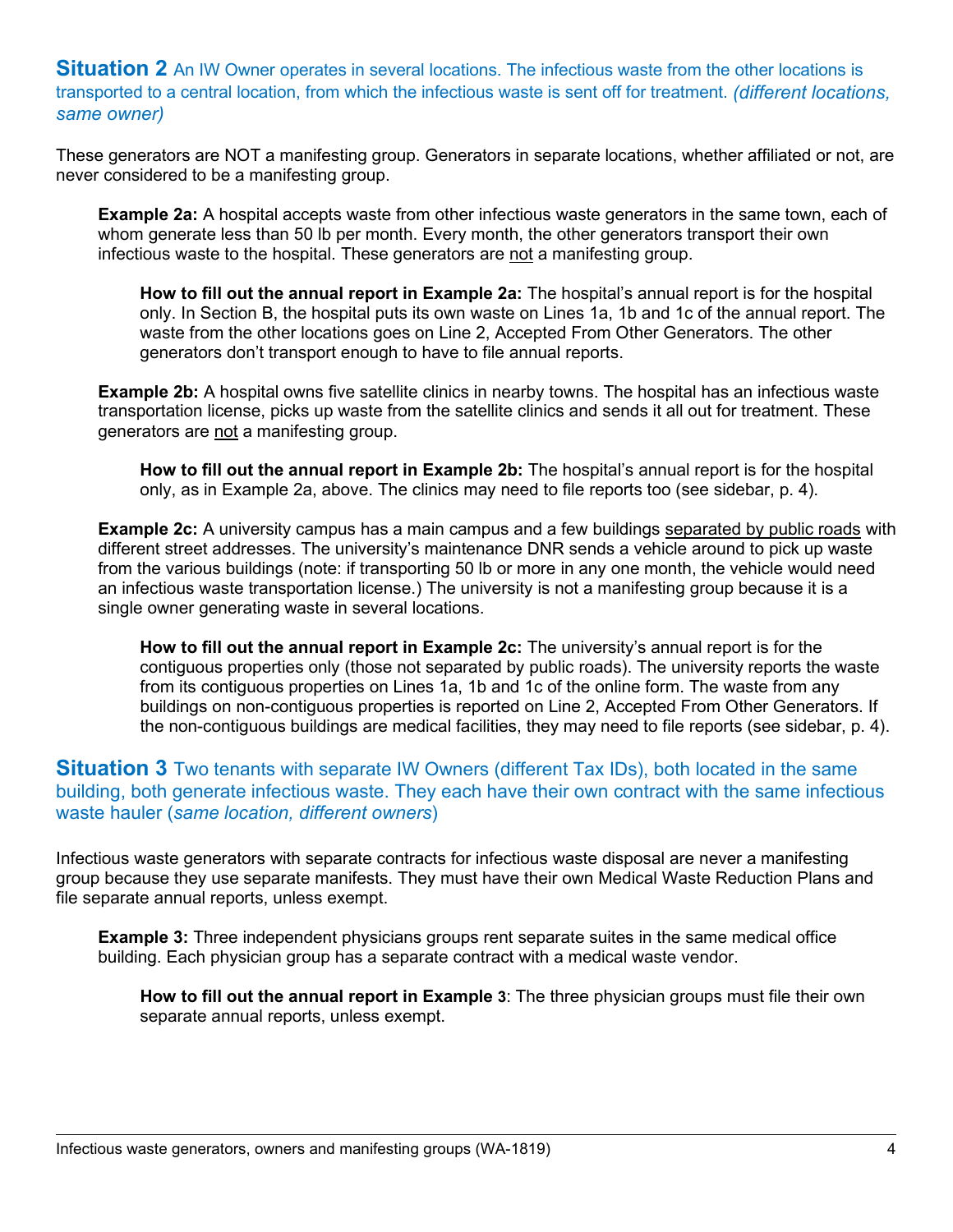**Situation 4** Two or more independently-owned infectious waste generators (each having different Tax IDs) are tenants in the same building and manifest their waste together (*same location, different owners)*

If two or more infectious waste generators in a building manifest their waste together, they are a manifesting group. They may choose to file an annual report on behalf of the group.

**Example 4:** Three independent dental offices rent suites in the same building and share a contract with a medical waste company. Clinic X manifests their waste.

**How to fill out the annual report in Example 4**: The three dental offices choose to file one annual report for the manifesting group. Clinic X stores the manifest records and files the annual report on behalf of the group. The other two offices keep records of the amounts they generate and sign the annual report. The clinics may need to file a separate Medical Waste Reduction Progress Report. (See side bar).

#### **If you are a non-reporting member of a manifesting group, when might you have to file a separate annual report, as well?**

While the **Off-Site Treatment Report** (Section B of the online form) can be filed by a manifesting group, the **Medical Waste Reduction Progress Report** (Section C of the online form) may only be filed by single generators.

Unless exempt, all hospitals, clinics and nursing homes must file their own Medical Waste Reduction Progress Reports (Section C of the online form).

If you are not sure whether your facility must file Section C of the annual report, fill out the Exemption Worksheet (WA1801) available at [dnr.wi.gov](https://dnr.wi.gov/) search "infectious waste annual report."

#### **Situation 5** A building owner rents to several

independent infectious waste generators (with separate Tax IDs). The building owner manages the infectious waste from all the tenants in that building (*same location, different owners*)

If the owner or manager of a building arranges for the disposal of both the owner's infectious waste (if any) and for all of the building's tenants, the owner and the tenants are a manifesting group. If the group chooses to file one annual report, the owner would file the report.

**Example 5a:** Acme, Inc., owns a building that leases space to two clinics and a clinical laboratory. Acme's custodian manages the infectious waste from each of the tenants as a part of the lease. Acme does not generate any infectious waste; it only manages the tenants' waste. Acme and the tenants are a "manifesting group" and may choose to file the Offsite Treatment Report together as a group.

**How to fill out the annual report in Example 5a**: If the generators choose to file a shared report, Acme will report on behalf of the group. Acme's generator type is "Other" (not "Clinic" or "Laboratory") because it does not generate infectious waste itself. Acme enters zeroes in Lines 1a, 1b and 1c. The tenants' waste goes on Line 2. Section C of the report will not appear. All four entities (Acme, clinics and laboratory) must sign the signature page. The clinics may need to file a separate Medical Waste Reduction Progress report.

**Example 5b**: Ball Healthcare, Inc., owns Ball Hospital. Ball Hospital rents space to three groups of physicians (clinics) and a dialysis center and manages their infectious wastes. None of the tenants is owned by Ball Healthcare, Inc. The hospital and the tenants together are a manifesting group and may choose to file a single Offsite Treatment Report on behalf of the group.

**How to fill out the annual report in Example 5b**: At this location, Ball Hospital's generator type is simply "Hospital". The hospital is reporting for the manifesting group. In Section B, the hospital puts its own waste in Lines 1a, 1b, and 1c and puts its tenants' wastes on Line 2. The hospital fills out Medical Waste Reduction Progress Report (Section C of the online form) regarding its own waste and activities. All the tenants sign the hospital's annual report (signing for Section B, only). The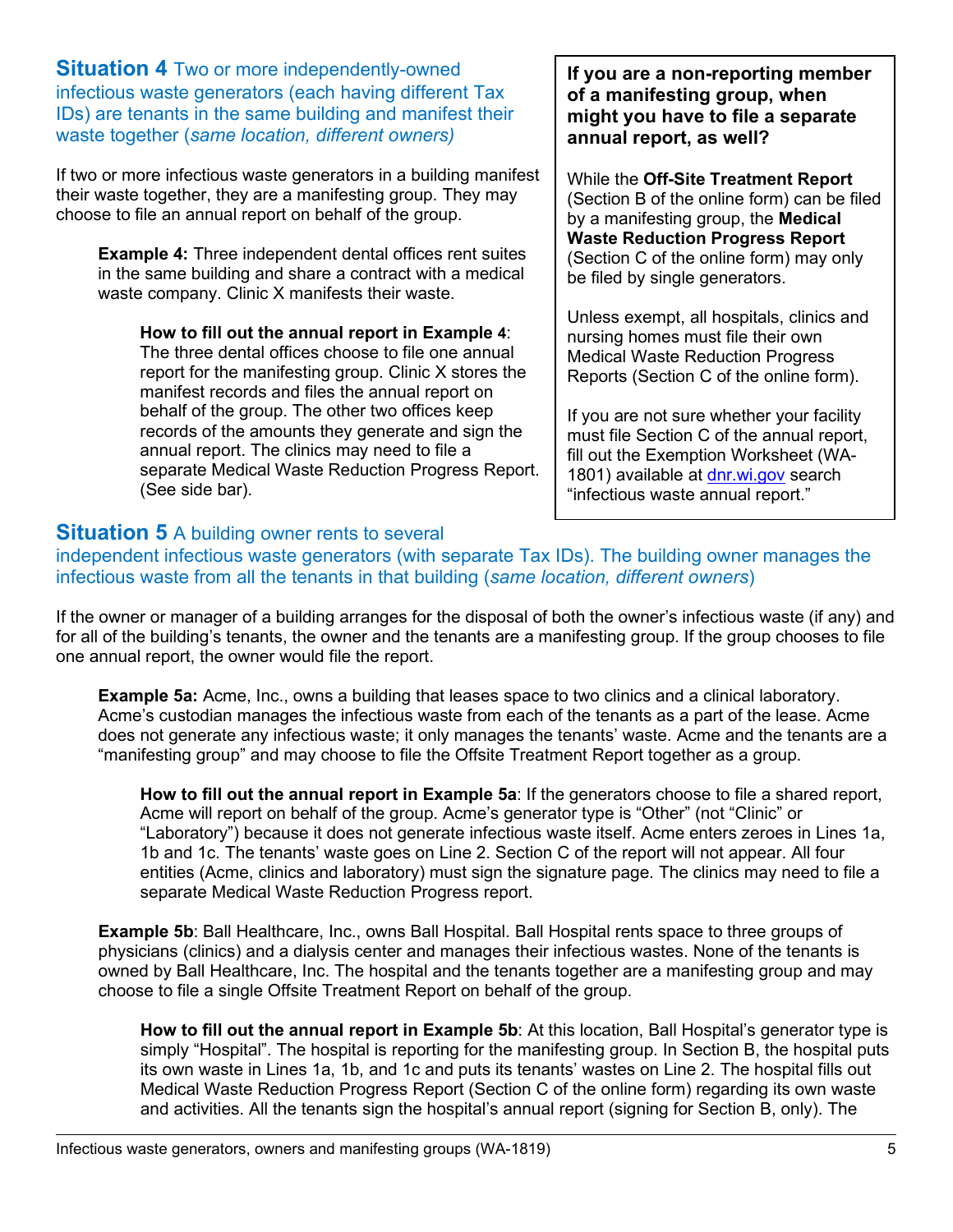tenants may need to file individual Medical Waste Reduction Progress Reports (Section C of the online form), unless they are exempt from filing it.

**Situation 6** A large infectious waste generator has some tenants who are under the same Tax ID as itself and some who are not. The largest generator manages all the infectious waste generated in that location. (*same location, some under the same owner and some under different owners)*

If a larger generator rents to tenants having the same Tax ID, as in Situation 1, the larger generator and those tenants are considered to be "one" generator and would have one collective Medical Waste Reduction Plan. Any other tenants are separate generators. If the owner manages waste for everyone in the building, the "one" generator (that is, all those under the same Tax ID) and the other tenants are a manifesting group as in Situation 5.

**Example 6**: A hospital rents space in the hospital to two clinics and a laboratory, and they are all under the same IW Owner, as in Example 1. It also leases space to three clinics and a dialysis center which have different Tax IDs, as in Example 5b. The hospital manages the waste of all the tenants.

**How to fill out the annual report in Example 6**: In Section A of the online form, the hospital would check off all the generator types: "Hospital" and "Clinic" and "Laboratory" because they are considered to be one generator (one owner, one location) as in Example 1. The hospital's generator type is not a "Dialysis clinic" because it does not own the dialysis center. The hospital signs the report on behalf of the clinics and the laboratory which are under its same IW Owner. The other clinics and dialysis center DO sign the report. As in Example 5b, the three other clinics and dialysis center must each file their own Medical Waste Reduction Progress Reports, unless exempt.

*If your situation does not seem to fit the situations described above, contact [DNRMedicalWaste@wisconsin.gov.](mailto:DNRMedicalWaste@wisconsin.gov)*

### **Who keeps the records?**

Every infectious waste generator, except households and sharps collection stations, must keep records of the amounts of waste they send offsite for treatment. Even if someone else sends your infectious waste to a treatment facility, you must still keep separate records for yourself.

The person who manages infectious waste for the manifesting group should keep the copies of the infectious waste manifests, the certificates of destruction and the annual reports for five years for medical facilities, or three years for all other facilities. That person should give copies of the annual reports to each member of the manifesting group and may choose give them copies of the other documents as well.

For more information about records, see  $\underline{s}$ . NR 526.14(1) and (2) and the "Access the Report" tab on the Infectious Waste Annual Report web page at [http://dnr.wi.gov/topic/healthwaste/iwreport.html.](http://dnr.wi.gov/topic/healthwaste/iwreport.html)

### **Who files the annual report?**

If the members of a manifesting group choose to file as a group, the person who arranges for shipment of the infectious waste and receives the manifests and certificates of destruction is the one who reports on behalf of the group. Specifically, that person (the "reporting member" of the group) files the **Off-site Treatment Report**  (Section B of the annual report). The other "non-reporting" members of the manifesting group must sign the annual report for the Off-site Treatment Report (Section B of the online form). The manifesting group, collectively, will pay for one annual report filing fee.